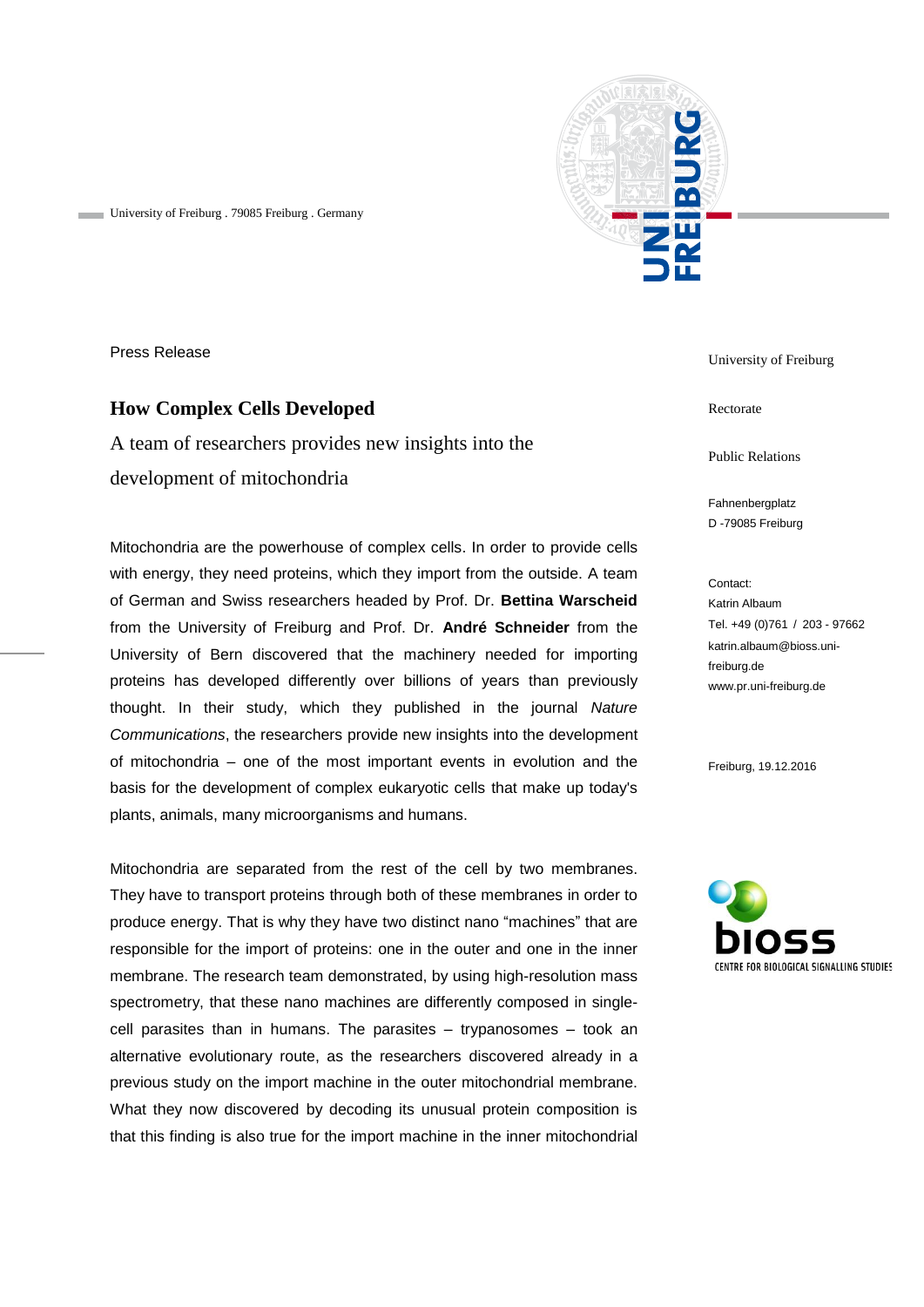membrane. The assumption that the import nano machines of all **2** mitochondria have the same composition, regardless of whether they exist in single-cell or higher organisms like humans, is therefore incorrect. This means that the current ideas about how mitochondria have developed need to be reviewed and revised.

The mitochondrion evolved from a simple bacterial cell, which was absorbed roughly two billion years ago by a larger cell and transformed into a cellular compartment, a closed part within a cell where biochemical processes take place. One of the main requirements for the development of mitochondria and, hence, for the evolution of complex cells was the development of an efficient protein import machinery. It was previously assumed that, after its initial development, it had adjusted only slightly to the living conditions of each organism. The new data now shows that, although the nano protein import machines in trypanosomes and humans both consist of roughly 15 different proteins, their components show no similarities, besides three proteins they share in common. This demonstrates that, except for these three basic components, the system in trypanosomes is a new development. This discovery indicates that the first complex cell had only a simple import system that evolved over a lengthy process into a sophisticated import machinery. The efficient import systems consisting of many different modules that exist today therefore developed much later than originally thought, after the first species of complex cells had already developed.

Trypanosomes are not only an important model system for basic research, they are also clinically important as pathogens that cause sleeping sickness, which can be fatal if left untreated. The newly discovered protein-import system is vital for the trypanosomes' survival. Because it is constructed differently than the system found in human mitochondria, it could be suitable for chemotherapy against sleeping sickness. It should be possible to find substances that block the transport system that trypanosomes depend on to survive without affecting the transport system in human mitochondria.

Bettina Warscheid is head of the Department of Biochemistry and Functional Proteomics of the Faculty of Biology at the University of Freiburg. She is also

The University of Freiburg achieves top positions in all university rankings. Its research, teaching, and continuing education have received prestigious awards in nationwide competitions. Over 24,000 students from 100 nations are enrolled in 188 degree programs. Around 5,000 teachers and administrative employees put in their effort every day – and experience that family friendliness, equal opportunity, and environmental protection are more than just empty phrases here.